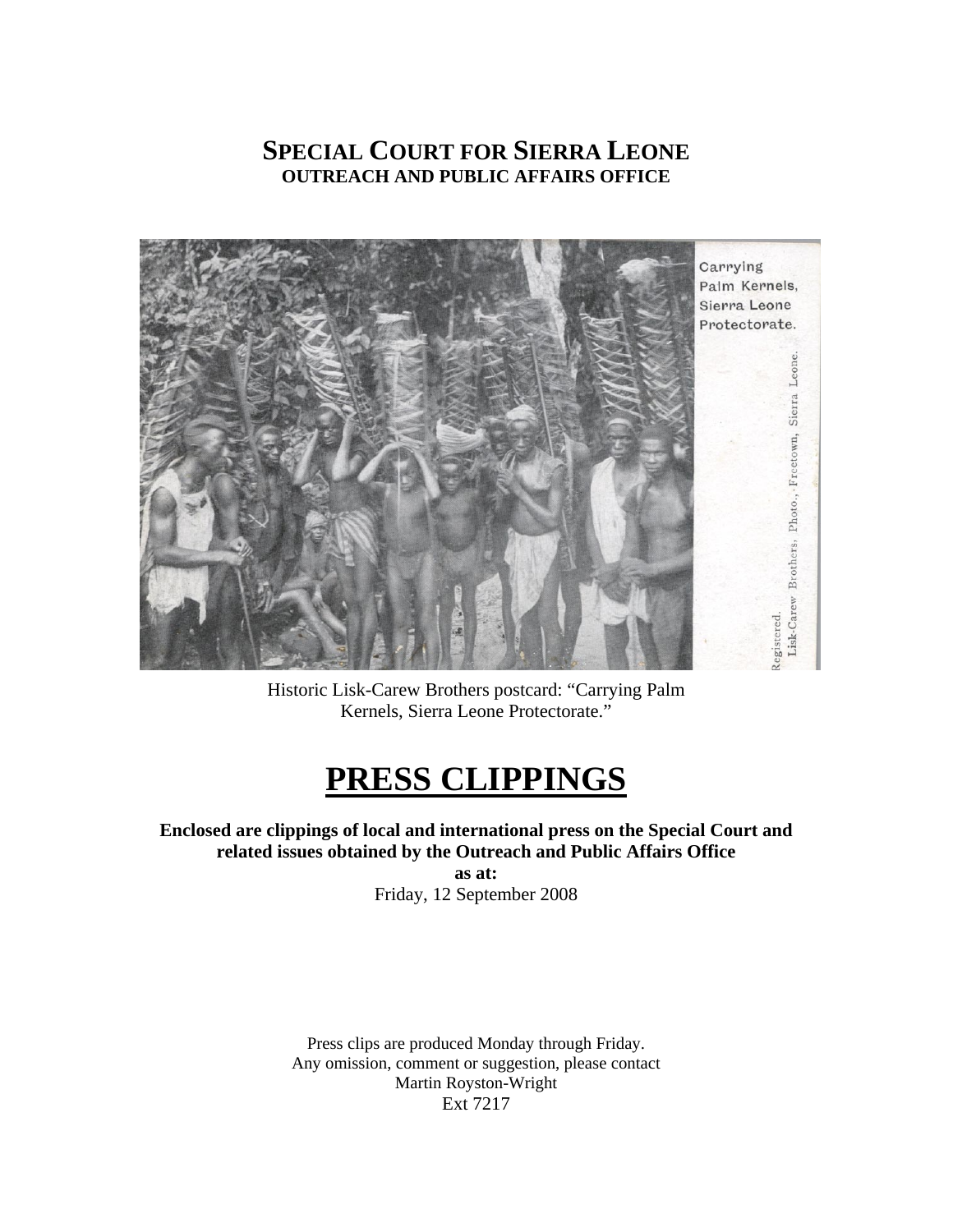| <b>International News</b>                                                    |             |
|------------------------------------------------------------------------------|-------------|
| Prosecution Begins Examination of 39th Witness / Charlestaylortrial.org      | Page 3      |
| Taylor's Lawyer Rejects TRC Request / Star Radio (Liberia)                   | Page 4      |
| ICC Appeal for Africa War Victims / BBC Online                               | Page 5      |
| Intro and script for September 11th from the Hague / BBC World Service Trust | Pages 6-7   |
| (Untitled) / BBC World Service Trust                                         | Pages 8-9   |
| UNMIL Public Information Office Complete Media Summaries / UNMIL             | Pages 10-12 |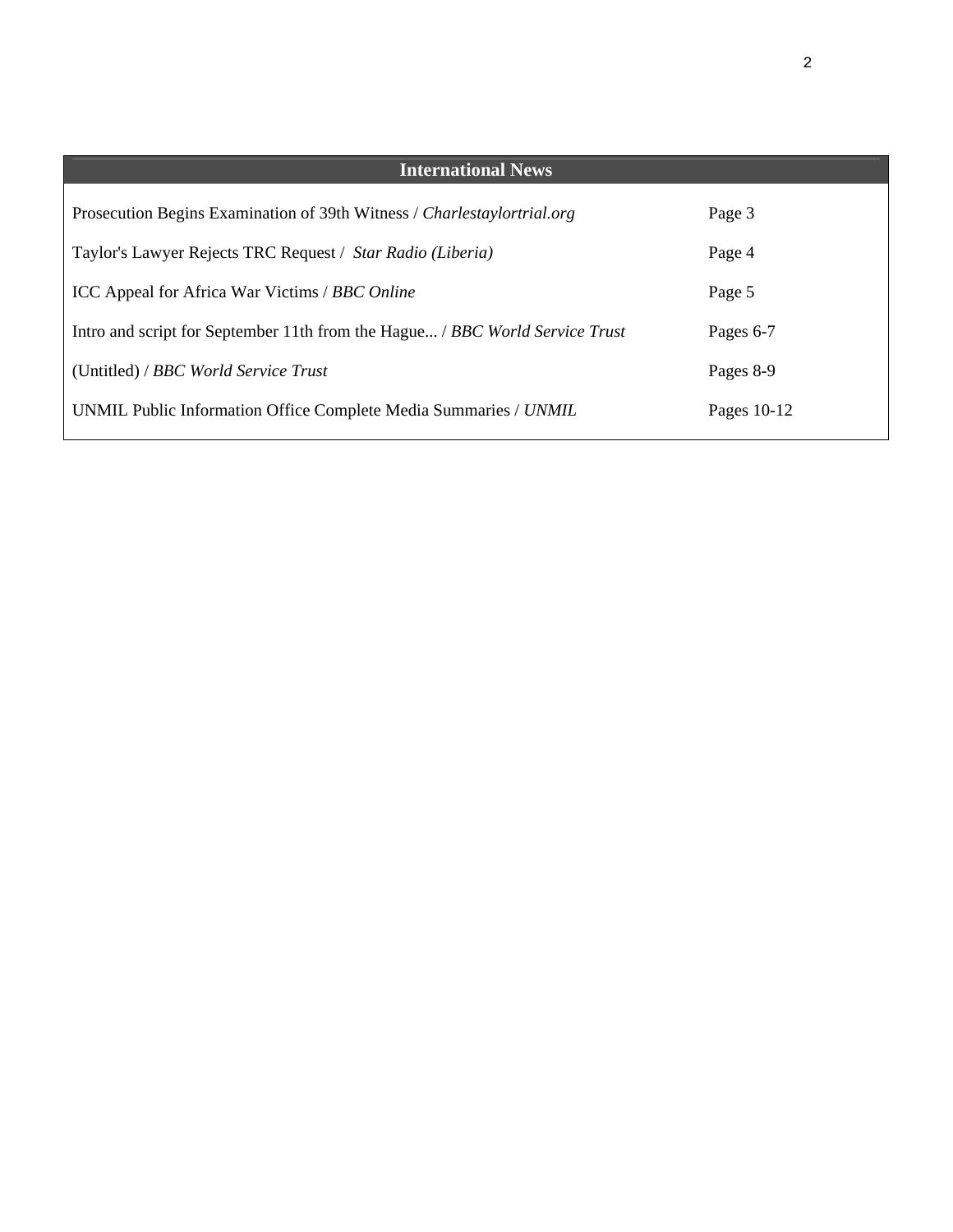### Charlestaylortrial.org Friday, 12 September 2008

### **Prosecution Begins Examination of 39th Witness TF1-568-Mohamed Bereteh Kabba**

Court resumed and prosecution called its 39th witness TF1-568, Mohamed B. Kabba. The witness said he was also called Tourist. Prosecution counsel Mr. Christopher Santora asked the witness several questions about the the start of the rebel war in 1991, recruitment of the witness, various places where he was deployed, and the periods prior to and after the AFRC coup.

### **The Start of the Rebel War in 1991**

Prosecution coulsel Mr. Santora asked the witness about the circumstances under which he got into contact with the RUF. The witness explained that he was a teacher in the Kailahun District when the RUF rebels entered the country. The witness said that they were all taken to the barry where the rebels addressed them. The rebels, he said, told them they were freedom fighters and wanted to redeem the country from the APC misrule. He said that the rebels replaced the paramount chief with a new Town Commander. The witness was appointed as deputy town commander. The witness said that they were later taken to Pendembu for training, then moved to Kailahun where they completed their training. The witness said his first assignement after the training was at Manorwa. The witness was made MP adjutant at Manorwa and that he reported directly to Sam Tua. The witness was later sent to Mobai as Target Adjutant.

#### **Witness Becomes Radio Operator**

The witness said that he was sent by CO Papa to be trained as a radio operator. This, he said, was in early 1992. The witness said he was later relocated to Pujehun, and then to Koribondo. He said he was sent as one of the RUF delegates to the Abidjan peace talks in 1996. In Abidjan, the witness said that he worked as a radio operator, and updated Fodak Sankoh in Sierra Leone regularly about the peace negotiations. The witness said that he was in Kailahun during the AFRC/RUF junta rule and his appointment there was as Regional Commander in cahrge of Communications.

### **Killing of Alledged Kamajors in Kailahun**

The witness testified about the killing of 60 men, accused of being Kamajors by Sam Bockarie and Issa Sesay. He said that some of these people had joined the kamajor movement at some point but had now become civilians. He said that Sam Bockarie had concerns about spies infiltrating RUF territory. He therefore called all those people in order to vet them and determine those who were kamajors. The witness explained that at some point, Bockarie took five of these alledged Kamajors to the roundabout in the center of Kailahun town. The witness, together with other people pleaded with Bockarie not to kill these men but he shot two of them in everybody's presence and ordered Issa Sesay to execute the remaining three. The witness said that Issa carried out the orders.

The witness broke into tears at this point, when he talked about the death of these individuals.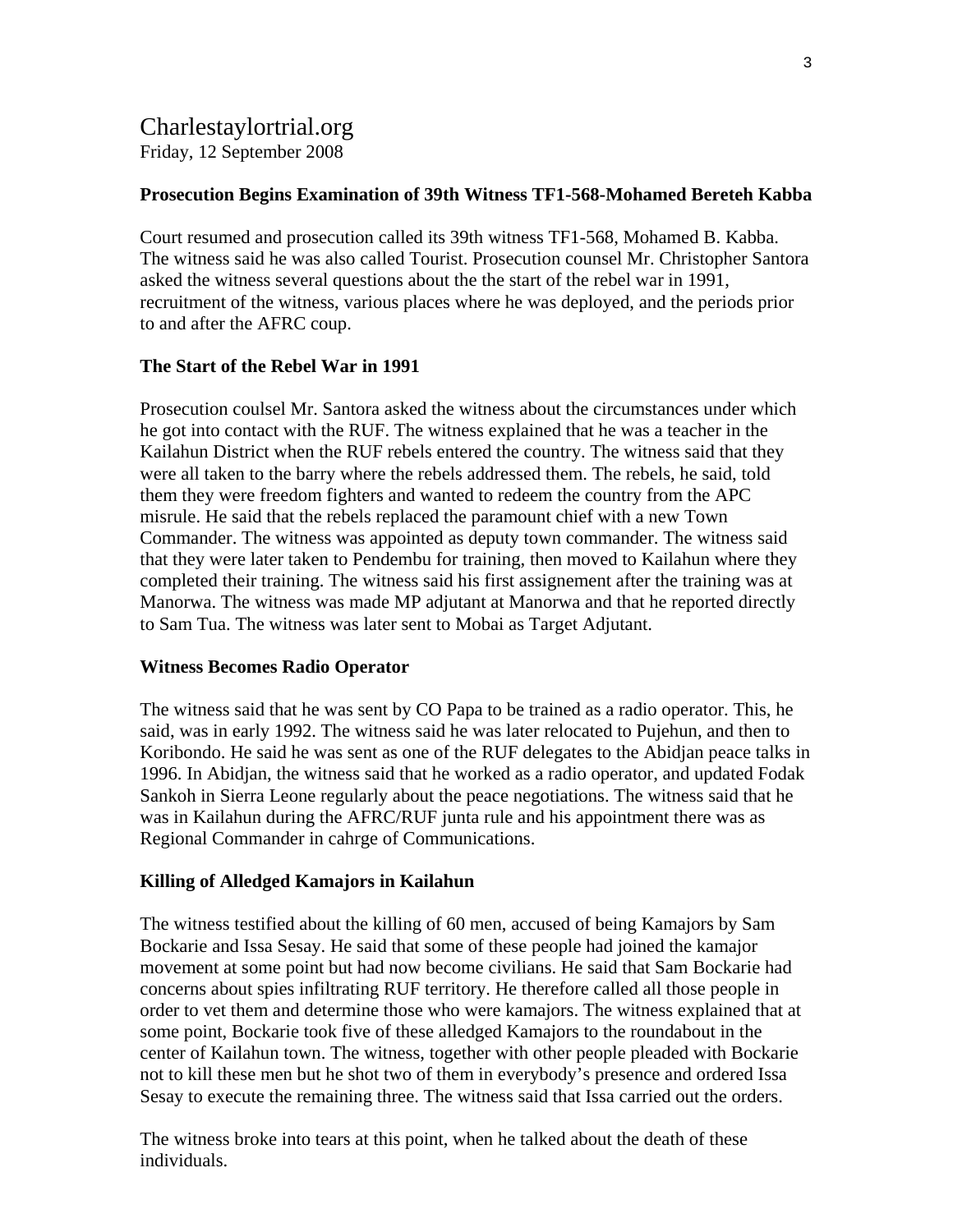Star Radio (Liberia) Wednesday, 10 September 2008

### **Taylor's lawyer rejects TRC request**

Written by Wellington Geevon Smith

The lead lawyer of detained former President Charles Taylor says he will not allow Mr. Taylor to grant audience to the Truth and Reconciliation Commission.

Mr. Courtney Griffiths said if the Liberian government was interested in truth and reconciliation, it would have thought far ahead to realize the role of Mr. Taylor.

Mr. Griffiths said the government should have known it would be a complete waste of time without the former president present to give his account.

According to the lead lawyer, the government must have itself to blame that it is now in this situation, having to beg for audience with their own citizen.

Mr. Griffiths said Liberia should have thought on the need to interview Mr. Taylor before handing him to a foreign government in Sierra Leone.

Mr. Griffiths made the remarks while responding to an official request from the TRC to have an audience with the detained former President.

The lead defense lawyer said he spoke with Mr. Taylor on the request and his reaction is a resounding no to the truth commission.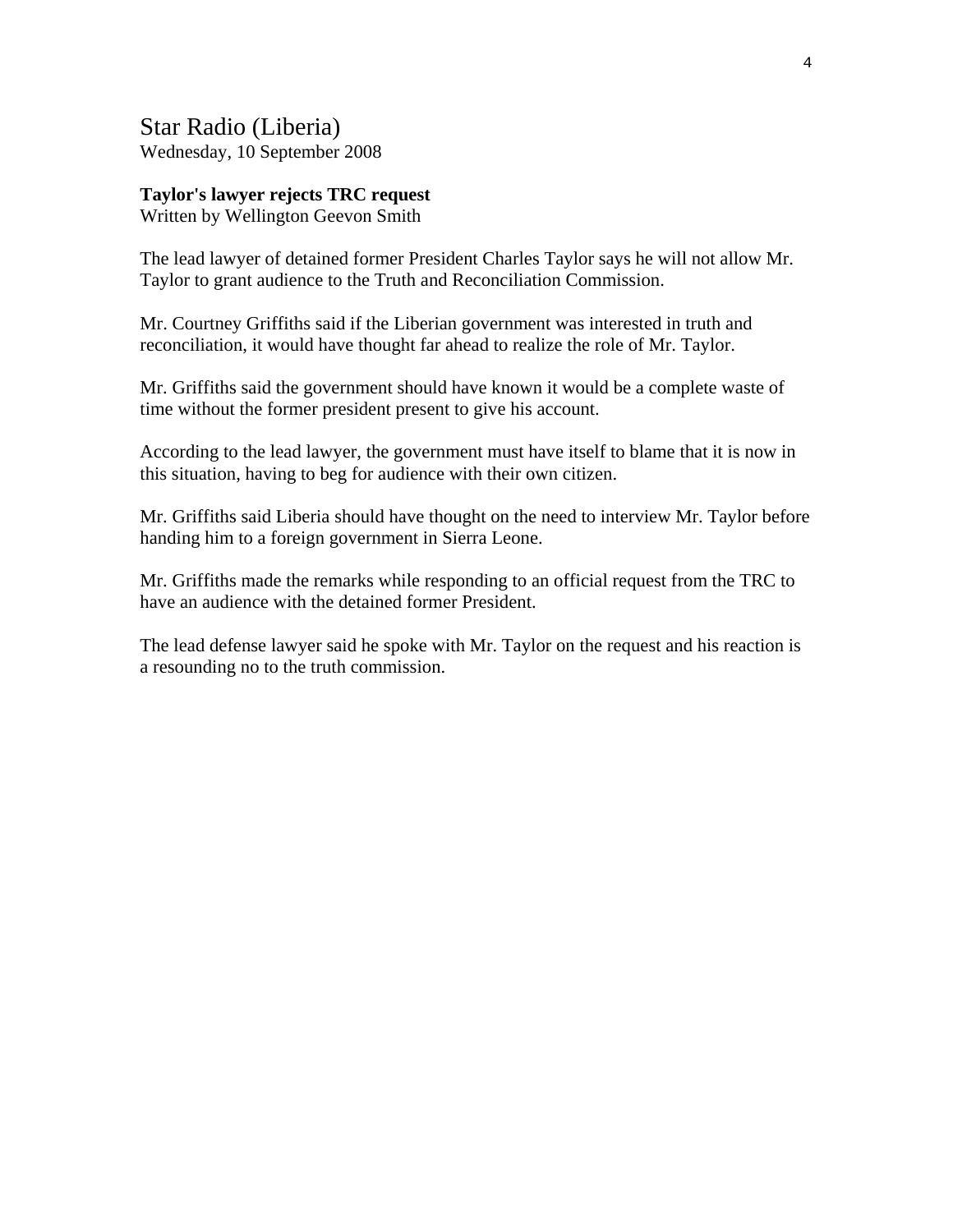# BBC Online

Thursday, 11 September 2008

### **ICC appeal for Africa war victims**

The International Criminal Court (ICC) has appealed for \$14m (£8m) to help the nearly two million victims of sexual violence in Africa's wars.

The ICC said sex attacks against women and girls had been found to be the most widespread form of criminality.

Rape has become a weapon of war often used to fuel ethnic cleansing, it said.

The ICC said funding was needed for the rehabilitation of victims in northern Uganda, DR Congo, the Central African Republic and Sudan's region of Darfur.

### **Incomplete justice**

South African Archbishop Desmond Tutu said women had become the primary victims of war and civil unrest, and that violence against women was used as a form of ethnic cleansing.

The victims must be taken into account, otherwise justice is incomplete

Simone Veil, TVF chairwoman

"Rape has become, viciously, a weapon of war meant to punish communities," said Mr Tutu, who is one of five directors of the court's Trust Fund for Victims (TVF).

"Our response to gender-based violence has been inadequate," he said at the appeal launch in The Hague.

Denmark announced a \$500,000 donation to start the fund, which will see its money allocated over three years.

The money raised by the global appeal will be in addition to the \$3m earmarked by the ICC for reparations to war victims and community rehabilitation projects.

The fund was set up to help victims of genocide, war crimes and crimes against humanity that have been referred to the ICC - an independent, permanent war crimes court.

The former French politician Simone Veil, who chairs TVF's board of directors, said: "The victims must be taken into account, otherwise justice is incomplete."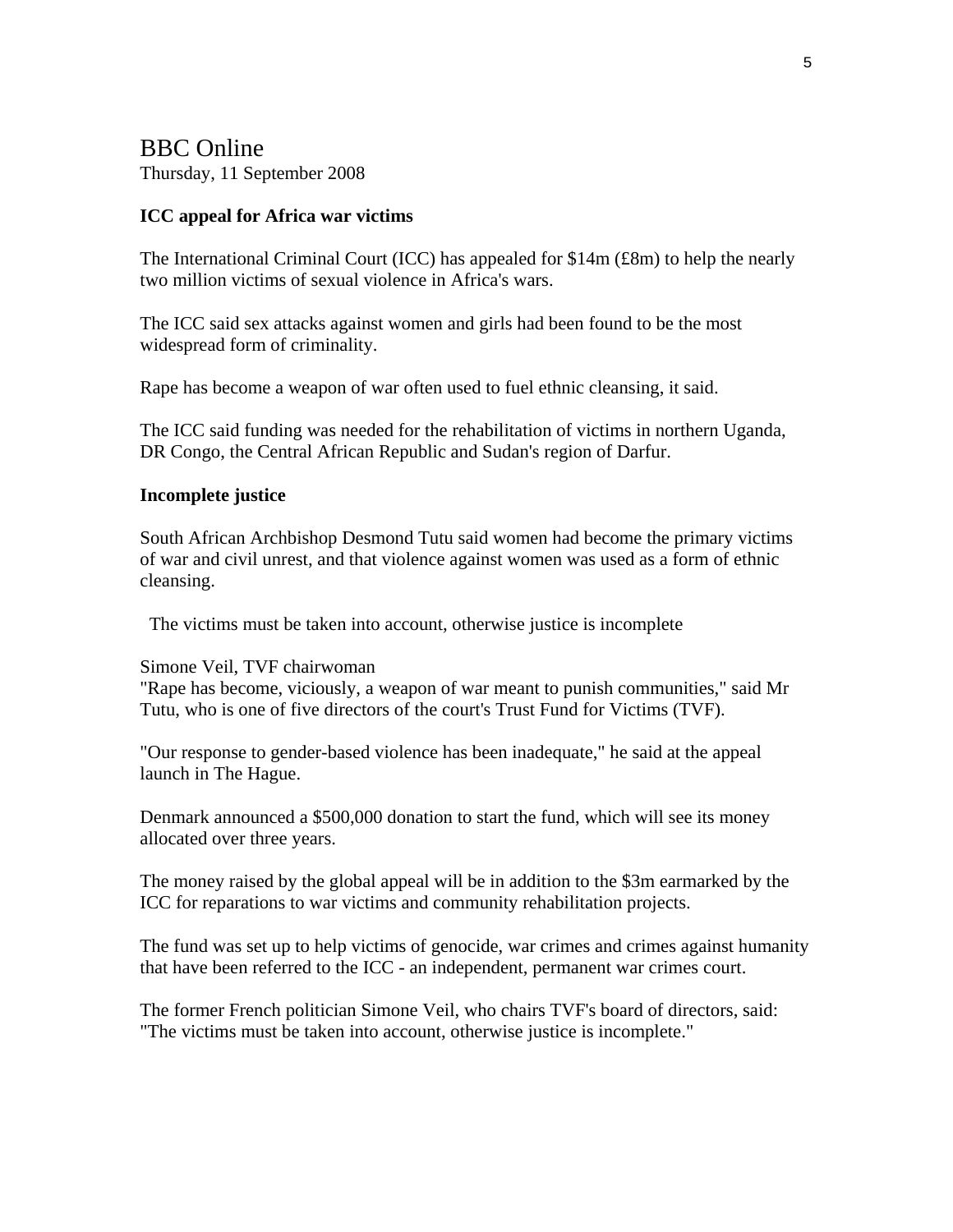### BBC World Service Trust

Thursday, 11 September 2008

### Intro and script for September 11<sup>th</sup> from the Hague Taylor's trial-week four

The cross-examination of the prosecution  $38<sup>th</sup>$  witness touched her knowledge of her previous testimonies about 50 men she claimed Charles Taylor sent to assist the RUF with the Freetown invasion, money spent on her by the prosecution and the alleged sending of arms to Sierra Leone by Charles Taylor after the Lome Peace Accord. The BBC World Service Trust Mariama Khai Fornah files us this report

The defence team of Charles Taylor on Thursday declared as untrue everything the prosecution 38<sup>th</sup> witness said on direct examination. The cross-examination was comprehensive touching the witness' memory of what she heard and saw from Sierra Leone to Liberia during the days she was with Sam Bockarie.

The witness in her direct examination this week testified that about 50 Liberian Englishspeaking men were sent by Charles Taylor to assist the RUF invade Freetown. But during the cross-examination of the witness, Defence Lawyer Morris Anyah said the number was insignificant and untrue taken into cognisance the massive destruction of Freetown and the large number of people that died during the invasion.

Mr. Anyah: As you sit down now does it make sense to you that given the massive scale of the January 6th attack, that Charles Taylor's contribution to the RUF forces would be only 40 to 50 men?

Witness: Well I think it would not be more than that.

Mr. Anyah: But what you know, at least 40 to 50 men, that's what you know about, yes?

Witness: At that time, the group that came from that place, I know about the forty to fifty...

The witness told the prosecution that in 1999 Charles Taylor sent one of his fighters named Jungle with arms to Sierra Leone. But Defence Lawyer, Anyah said Taylor was playing an important role in the Lome Peace Accord, which brought to an end the Sierra Leone Civil war. So for Mr. Taylor to have contributed arms at the same time was not feasible. Mr Anyah quoted a BBC article indicating Taylor's mediatory role. But the witness disagreed.

Mr. Anyah: Madam witness, a few weeks before this time you said Charles Taylor was sending arms, or you imply that Jungle was getting arms from Charles Taylor, to send into Sierra Leone. Charles Taylor was mediating peace between the warring factions in Sierra Leone. Are you aware of that Madam Witness?

Witness: (indistinct) will do that, or even Charles Taylor will do that, making peace between Foday Sankoh and Johnny Paul. And he could still send arms (indistinct) to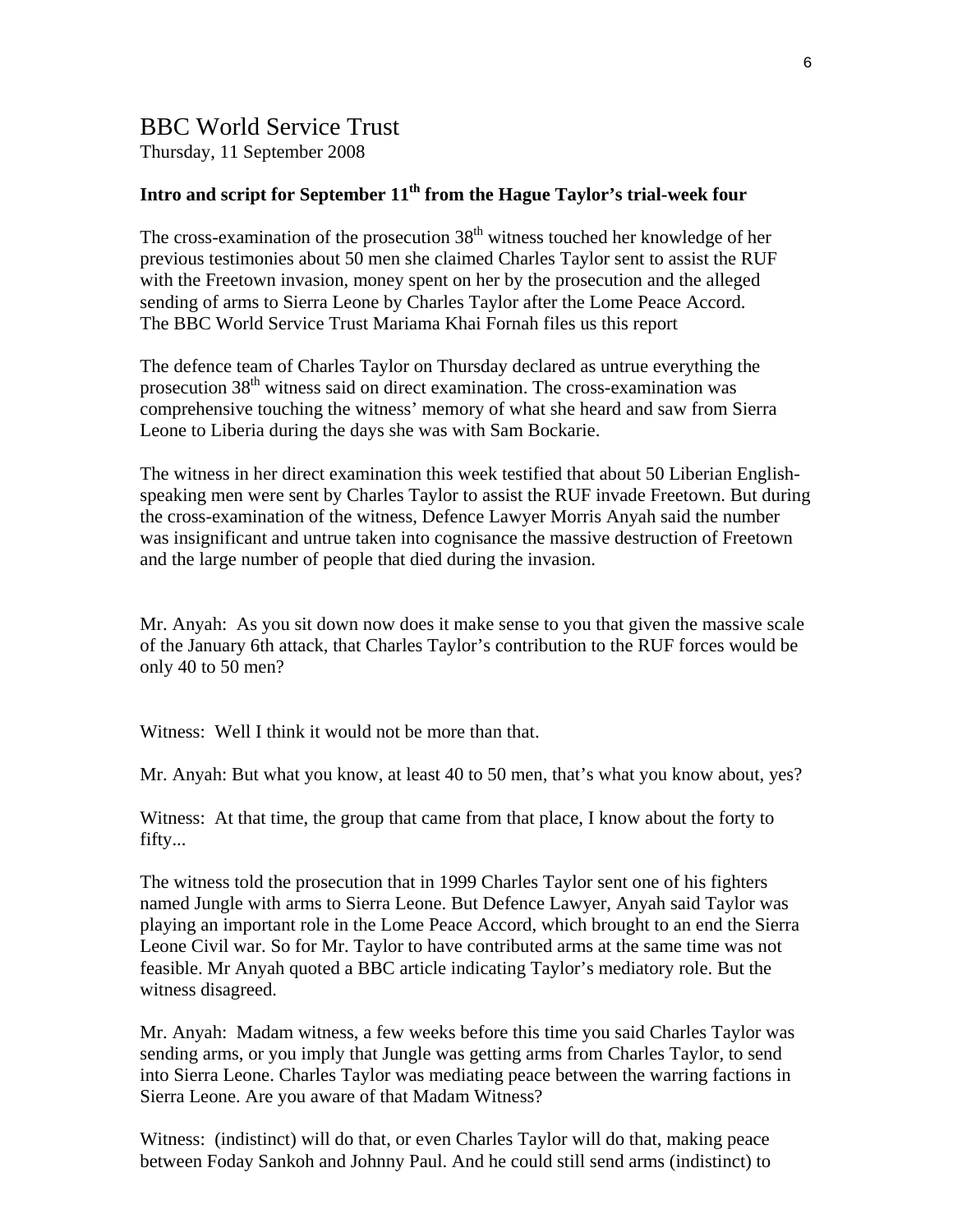Sierra Leone during that time because that was in secret, it was not in public, that whenever he wanted to send arms and ammunition he would announce it on the radio like when he would do when he wanted to make peace between Johnny Paul Koroma and Foday Sankoh. No.

Mr. Anyah also wanted to know whether the witness's willingness to testify in Taylor's trial was influenced by the amount of money given her by the witness and victim section of the Special Court.

Mr. Anyah: Do you see the total of amount of money that this document indicates has been spent on you in ten months? It says twenty million, eight hundred and sixty six thousand, four hundred and fifty leones. Do you agree with that amount Madam Witness?

Witness: Yes.

Mr. Anya: Twenty million in ten months. If you were to times your monthly salary, 250,000 Le, by ten months you would get two million, five hundred Le. Does that sound about right to you Madam Witness?

Witness: Well maybe it would have been more than that.

On Thursday the defence concluded the cross-examination of the prosecution 38th witness by saying that neither Charles Taylor nor Benjamin Yeaten sent men to the Ivory Coast to fight. But the witness refuted that and said the Anti-Terrorist Unit were securities assigned at the Executive Mansion so it was not possible for them to have gone to Ivory Coast without Taylor's approval. The witness constantly complained of illness during her cross-examination on Thursday. The prosecution  $39<sup>th</sup>$  witness is expected to take the stand on Friday.

For the BBC World Service Trust, this is Mariama Khai Fornah reporting from The Hague.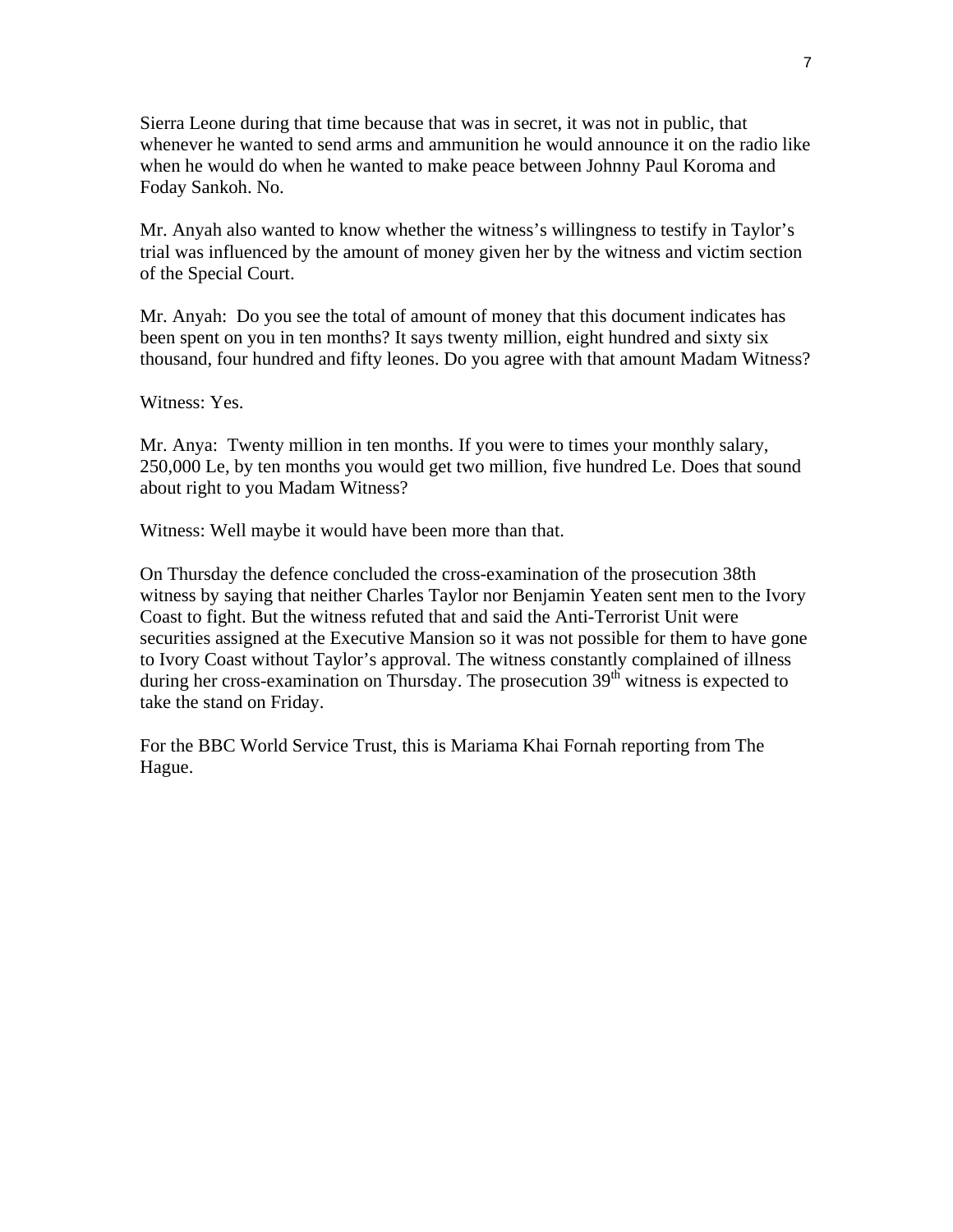### BBC World Service Trust

Thursday, 11 September 2008

The prosecution 38th witness constantly complained of illness when she faced Charles Taylor's defence team on Thursday. The cross-examination touched the witness' knowledge of her previous testimonies about 50 men she claimed Charles Taylor sent to assist the RUF with the Freetown invasion, money spent on her by the prosecution and the alleged sending of arms to Sierra Leone by Charles Taylor after the Lome Peace Accord. Joseph Cheeseman reports.

The defence team of Charles Taylor on Thursday declared as untrue everything the prosecution 38th witness said on direct examination. The cross-examination was comprehensive touching the witness' memory of what she heard and saw from Sierra Leone to Liberia during the days she was with Sam Bockarie.

The witness in her direct examination this week testified that about 50 Liberian Englishspeaking men were sent by Charles Taylor to assist the RUF invade Freetown. But during the cross-examination of the witness, Defence Lawyer Morris Anyah said the number was insignificant and untrue given the massive destruction of Freetown and the large number of people that died during the invasion.

Mr. Anyah: As you sit down now does it make sense to you that given the massive scale of the January 6th attack, that Charles Taylor's contribution to the RUF forces would be only 40 to 50 men?

Witness: Well I think it would not be more than that.

Mr. Anyah: But what you know, at least 40 to 50 men, that's what you know about, yes?

Witness: At that time, the group that came from that place, I know about the forty to fifty...

The witness told the prosecution that in 1999 Charles Taylor sent one of his fighters named Jungle with arms to Sierra Leone for the RUF. But Defence Lawyer, Anyah said Taylor was playing an important role in the Lome Peace Accord which brought to an end the Sierra Leone Civil war. So for Mr. Taylor to have contributed arms at that time was not feasible. Mr Anyah quoted a BBC article indicating Taylor's mediatory role. But the witness disagreed.

Mr. Anyah: Madam witness, a few weeks before this time you said Charles Taylor was sending arms, or you imply that Jungle was getting arms from Charles Taylor, to send into Sierra Leone. Charles Taylor was mediating peace between the warring factions in Sierra Leone. Are you aware of that Madam Witness?

Witness: (indistinct) will do that, or even Charles Taylor will do that, making peace between Foday Sankoh and Johnny Paul. And he could still send arms (indistinct) to Sierra Leone during that time because that was in secret, it was not in public, that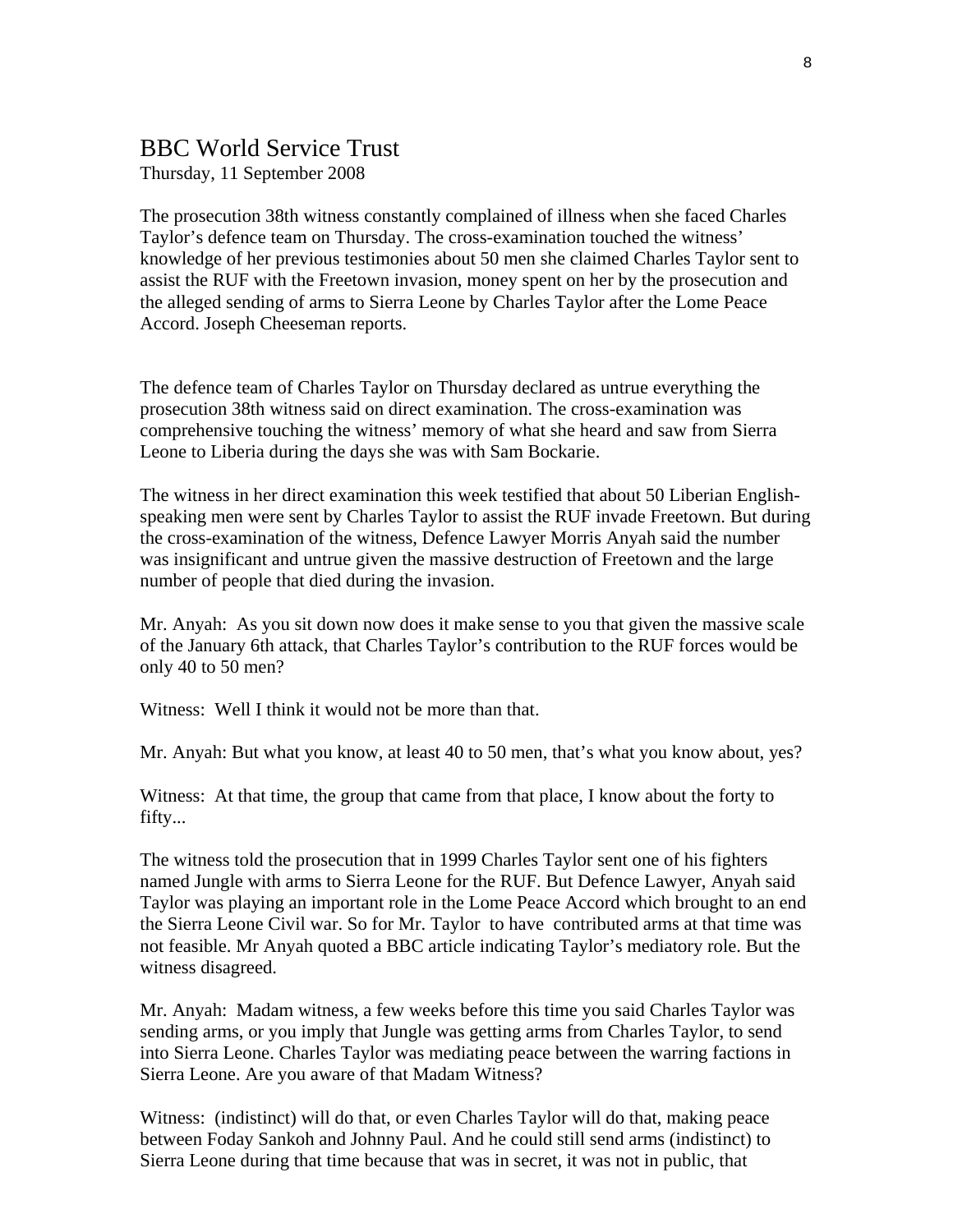whenever he wanted to send arms and ammunition he would announce it on the radio like when he would do when he wanted to make peace between Johnny Paul Koroma and Foday Sankoh. No.

Mr. Anyah also wanted to know whether the witness's willingness to testify in Taylor's trial was influenced by the amount of money given her by the witness and victim section of the Special Court.

Mr. Anyah: Do you see the total of amount of money that this document indicates has been spent on you in ten months? It says twenty million, eight hundred and sixty six thousand, four hundred and fifty leones. Do you agree with that amount Madam Witness?

Witness: Yes.

Mr. Anya: Twenty million in ten months. If you were to times your monthly salary, 250,000 Le, by ten months you would get two million, five hundred Le. Does that sound about right to you Madam Witness?

Witness: Well maybe it would have been more than that.

On Thursday the defence team concluded the cross-examination of the prosecution 38th witness by saying that neither Charles Taylor nor Benjamin Yeaten sent men to the Ivory Coast to fight. But the witness refuted that and said the Anti-Terrorist Unit were securities assigned at the Executive Mansion so it was not possible for them to have gone to Ivory Coast without Taylor's approval. The prosecution 39th witness is expected to take the stand on Friday.

For the BBC World Service Trust, this is Joseph Cheeseman reporting from The Hague.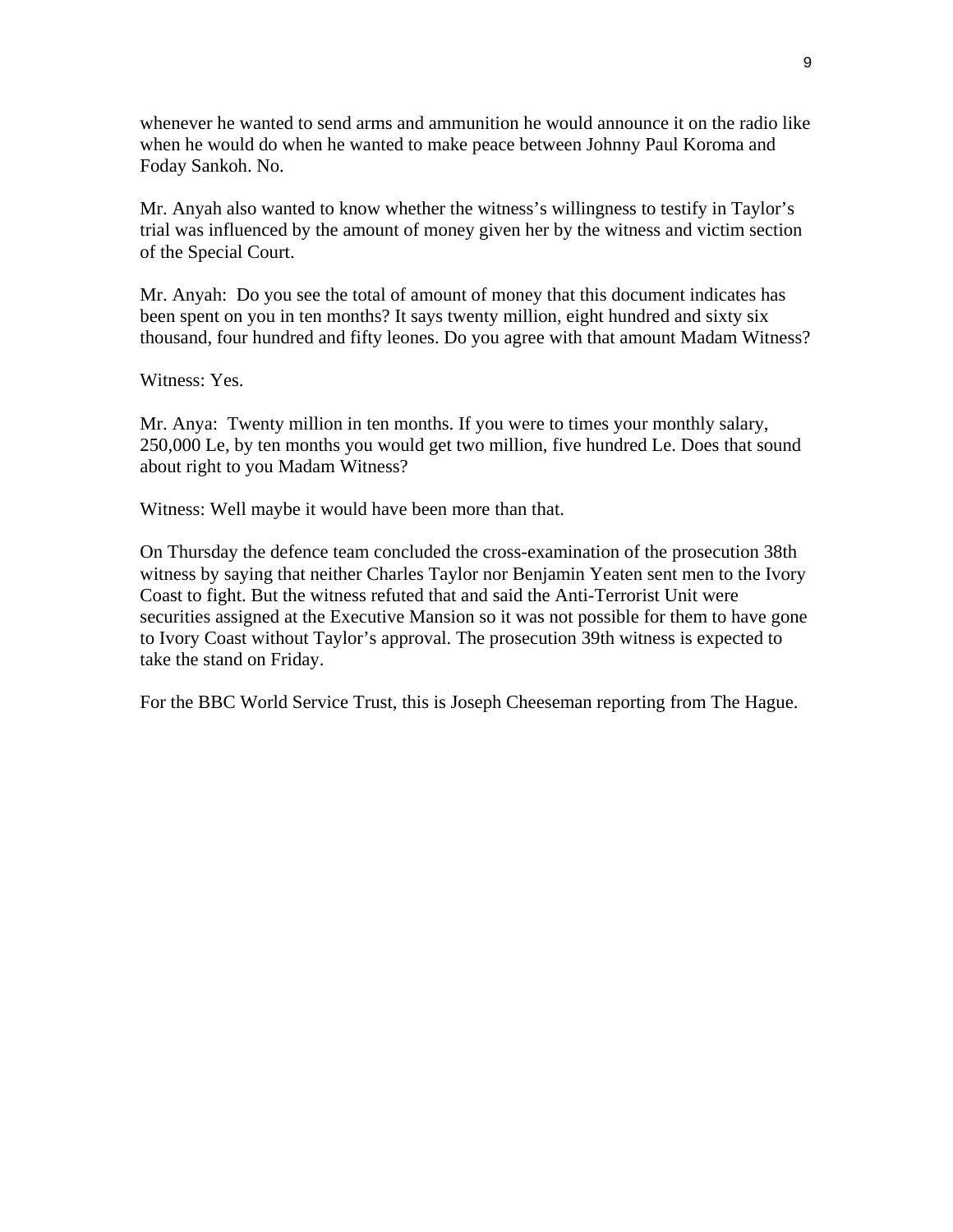

United Nations Mission in Liberia (UNMIL)

### **UNMIL Public Information Office Complete Media Summaries 11 September 2008**

*[The media summaries and press clips do not necessarily represent the views of UNMIL.]* 

### **Newspaper Summary**

#### **World Bank Report on 'Doing Business' Ranks Liberia High**

(Daily Observer, The Inquirer, New Democrat, The Analyst, The News)

- The media reports that President Ellen Johnson Sirleaf has welcomed the latest World Bank report on 'Doing Business,' describing the gains as modest but encouraging. The improvement by Liberia in the World Bank ranking, the President said, is a testimony of the progress the country continues to make towards improving the business climate in the country.
- The President acknowledged that there are still challenges which must be overcome to improve the overall performance of doing business in Liberia. According to an Executive Mansion release, President Johnson Sirleaf lauded all agencies of government, headed by the National Investment Commission for the key roles played in providing the leadership to improve the business climate in Liberia.
- In a survey released Wednesday by the World Bank 'Doing Business' Report for 2009, Liberia was listed 157, out of 181 countries surveyed on ease of doing business; a 13-point improvement in doing business in Liberia. In a similar report last year, Liberia came 167 out of 178 countries surveyed in the 'Doing Business' Report. The report also shows Liberia topping the list of countries in Africa in the adoption of reforms.

#### **Policing Crucial to Rule of Law in Liberia - UNDP Boss**

(The Informer, Liberian Express, Heritage, The Analyst)

- UNDP Country Director in Liberia, Dominic Sam has stressed the importance of providing the National Police (LNP) with all the resources necessary to enforce the rule of law.
- Speaking during the hand-over of a newly-constructed Tubmanburg Police Station, Mr. Sam said as police stations are built there was a need focus on other demands, such as the cost associated with running them.
- "We also need to think about supporting continuous training and provision of essential logistics to enable the LNP carry out its statutory responsibilities successfully," Mr. Sam added.
- The new police station, which was funded by Norway with backing from UNDP and the UN Mission in Liberia (UNMIL), contains a women and children protection unit, with tackling rape in particular tasked as well as other forms of gender-based violence.
- Also speaking at the hand-over ceremony, the Acting Commissioner of UN Police, Ibrahim Idris said Norway's contribution has proved instrumental in encouraging the expansion of the Women and Children Protection programmes in 21 locations throughout Liberia.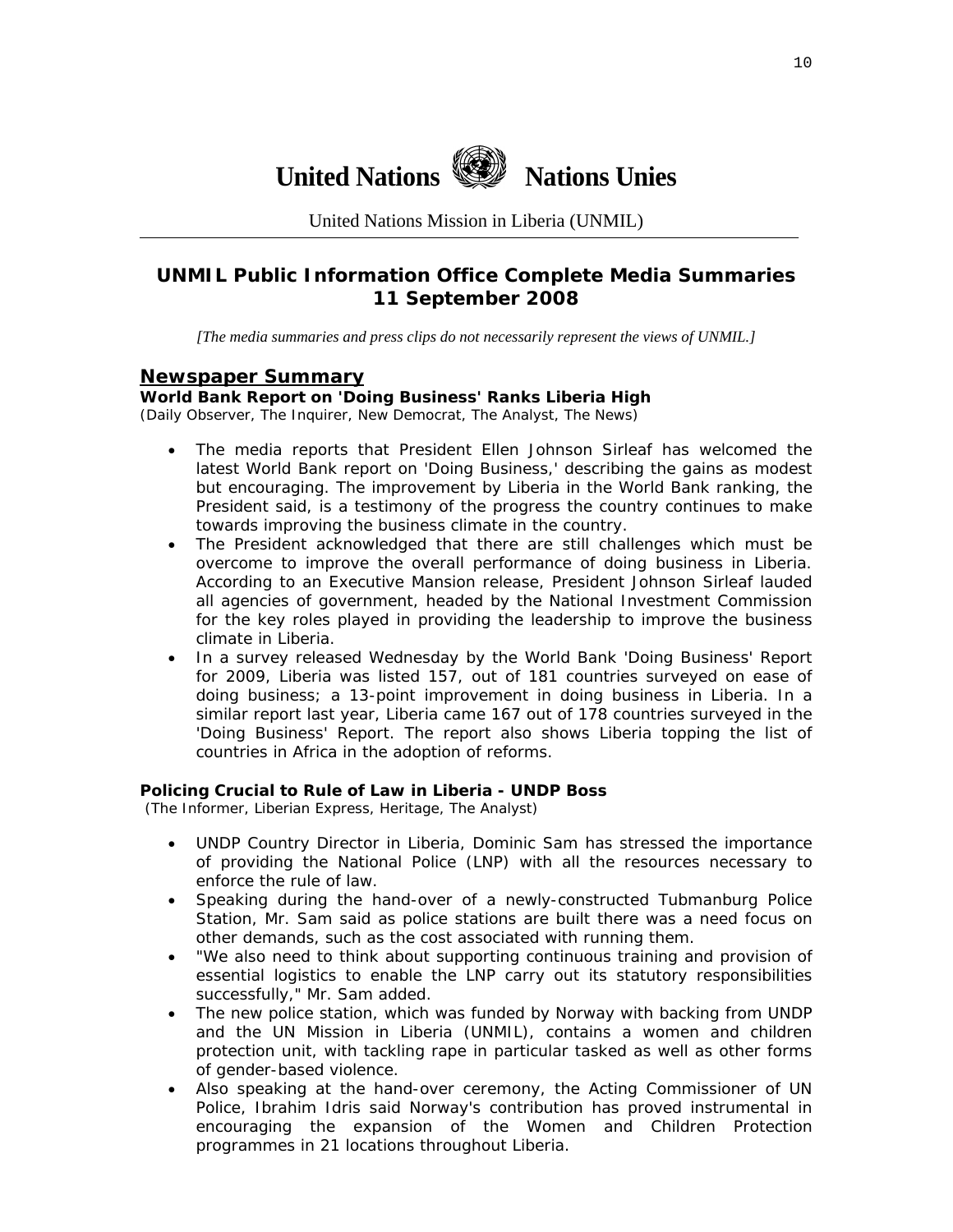#### **Supreme Court Places "Stay Order" on Murder Case Involving Senator Kaine**  (The Inquirer, New Democrat, The News, Heritage)

- Chamber Justice, Jamestta Wolokoie has ordered a halt to the murder case involving Margibi Senator, Roland Kaine and 15 others. The stay order followed a certiorari petition filed by the prosecution against the recent ruling of Criminal Court "B".
- In a 13 count petition, the state argued that Korboi Nuta issued out an assignment in the case less than a week after the case was transferred to the first Judicial Circuit Court in Monrovia contending that the County Attorney was still in the process of reviewing the evidence and making efforts to contact witnesses.
- The court had earlier dismissed a request for a postponement of the case to the November term of court. The State wanted the murder trial delayed to enable prosecution lawyers handle cases already on the trial docket but Defense lawyers resisted the request describing it as an improperly filed continuance.

#### **Monrovia Forum Calls for Strategic Partnerships on Decent Work in Africa**  (The Informer, The Analyst, Liberian Express)

- High-level participants at the Monrovia international workshop today called for practical strategic partnerships between African countries, tripartite constituents, civil society organizations and development partners to make Decent Work a "reality in Africa".
- "It is my hope that decent work, as a concept will become a visible reality" in Liberia and Africa, said Liberian President H.E. Ellen Johnson Sirleaf in her keynote address during the two-day workshop organized by the Ministry of Labour of Liberia, in partnership with the international organization "Realizing Rights (RR): The Ethical Globalization Initiative" and the International Labour Organization (ILO).
- The Monrovia High Level Forum covered a wide range of topics including the ILO Declaration on Social Justice for Fair Globalization, plus renewed efforts toward Decent Work in Africa to achieve the Millennium Development Goals (MDG).
- The High Level Forum was preceded last week by an international conference in Oslo (Norway) on "Decent Work – a Key to Social Justice for a Fair Globalization" designed to build coherence between trade and employment opportunities. The Monrovia workshop was built on existing sources including the commitment framework from the 2004 African Union Extraordinary Summit on Employment and Poverty Alleviation and the follow-up given at the 2007 ILO African Regional Meeting in Addis Ababa, the employment program design for Liberia presented to Development Partners at the June 2008 Liberia Poverty reduction Forum in Berlin and the lessons learned from existing Decent Work programs in other countries in the region.